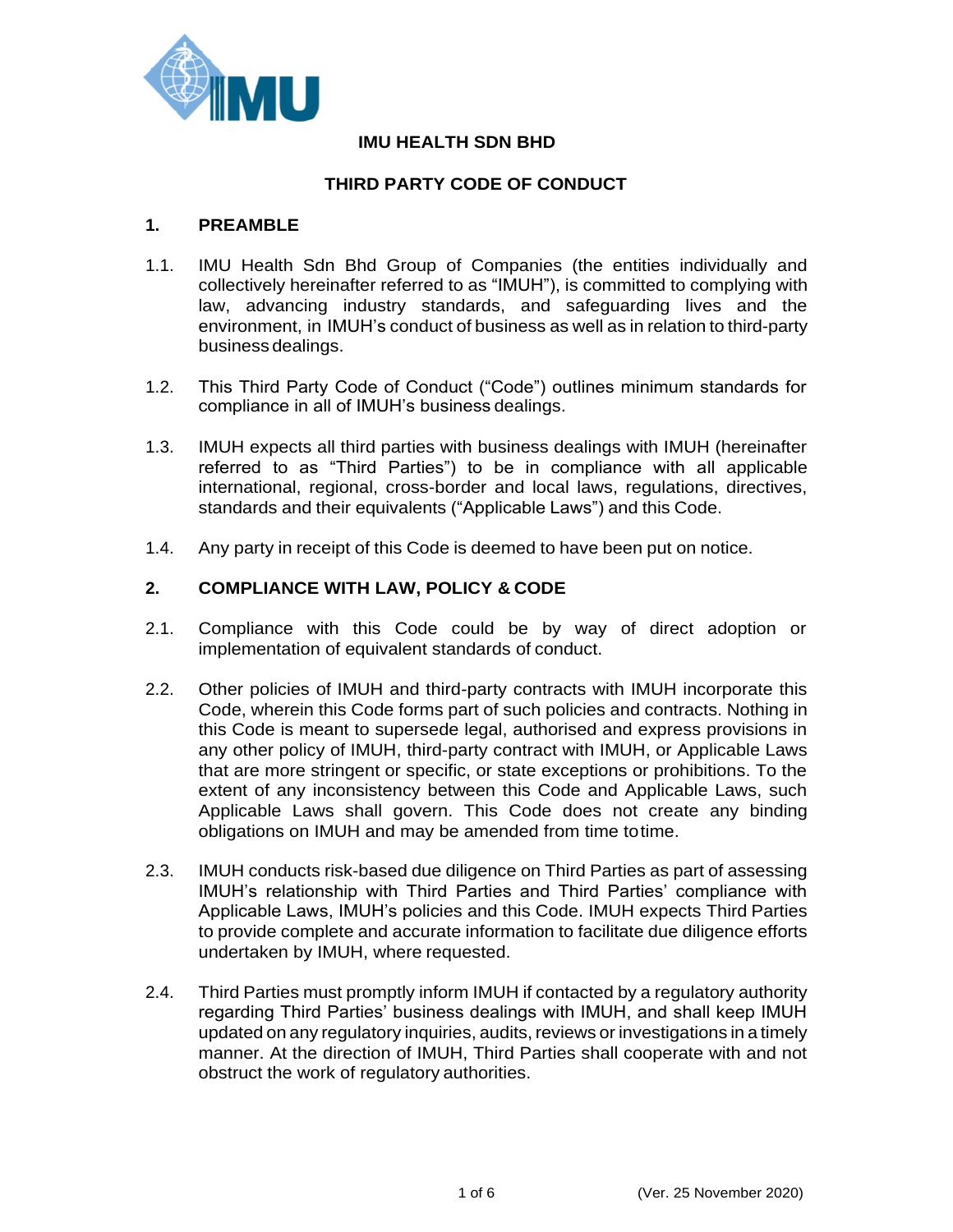

# **3. BUSINESS CONDUCT, COMMUNICATIONS & REPUTATION**

- 3.1. Business Integrity: Third Parties shall not engage in any illegal or unethical behaviour and are expected to uphold highest standards of fair business practices.
- 3.2. Conflict of Interest: Third Parties shall avoid all conflicts of interest or situations giving the appearance of potential conflict of interest in any of their business dealings.
- 3.3. Reputation: Third Parties shall not conduct themselves in any way that would be prejudicial to the reputation of IMUH or any other party. Third Parties shall refrain from any potentially or perceivably disrespectful, unprofessional, harassing, defamatory, discriminatory or prohibited behaviour. Other than expressly and unequivocally authorised by IMUH, Third Parties shall neither conduct themselves in any way suggestive of them doing so on behalf of IMUH, represent themselves as IMUH, nor express any views attributable to IMUH.
- 3.4. Communications: Third Parties must ensure their marketing and promotional materials and activities conform to high ethical, medical, and scientific standards. Third Parties shall not knowingly or negligently publish in any form false or otherwise inaccurate information.
- 3.5. Political Activities & Lobbying: Third Parties must not make political contributions or provide gifts to any candidate for public office, elected officials, political parties or committees on behalf of or as a representative of IMUH or in relation to any business dealings with IMUH. Third Parties must not represent their political views as those of IMUH. Third Parties must neither lobby government officials on behalf of or as a representative of IMUH or in relation to any business dealings with IMUH, nor use IMUH's resources for political activities.
- 3.6. Relationships with Politically Exposed Persons: Third Parties must disclose any close relationships with any "Politically Exposed Persons" who are defined as individuals who are or have been entrusted with prominent public functions by a country, including but not limited to heads of state or heads of government, senior politicians, senior government, judicial or military officials, senior executives of state owned corporations, important political party officials.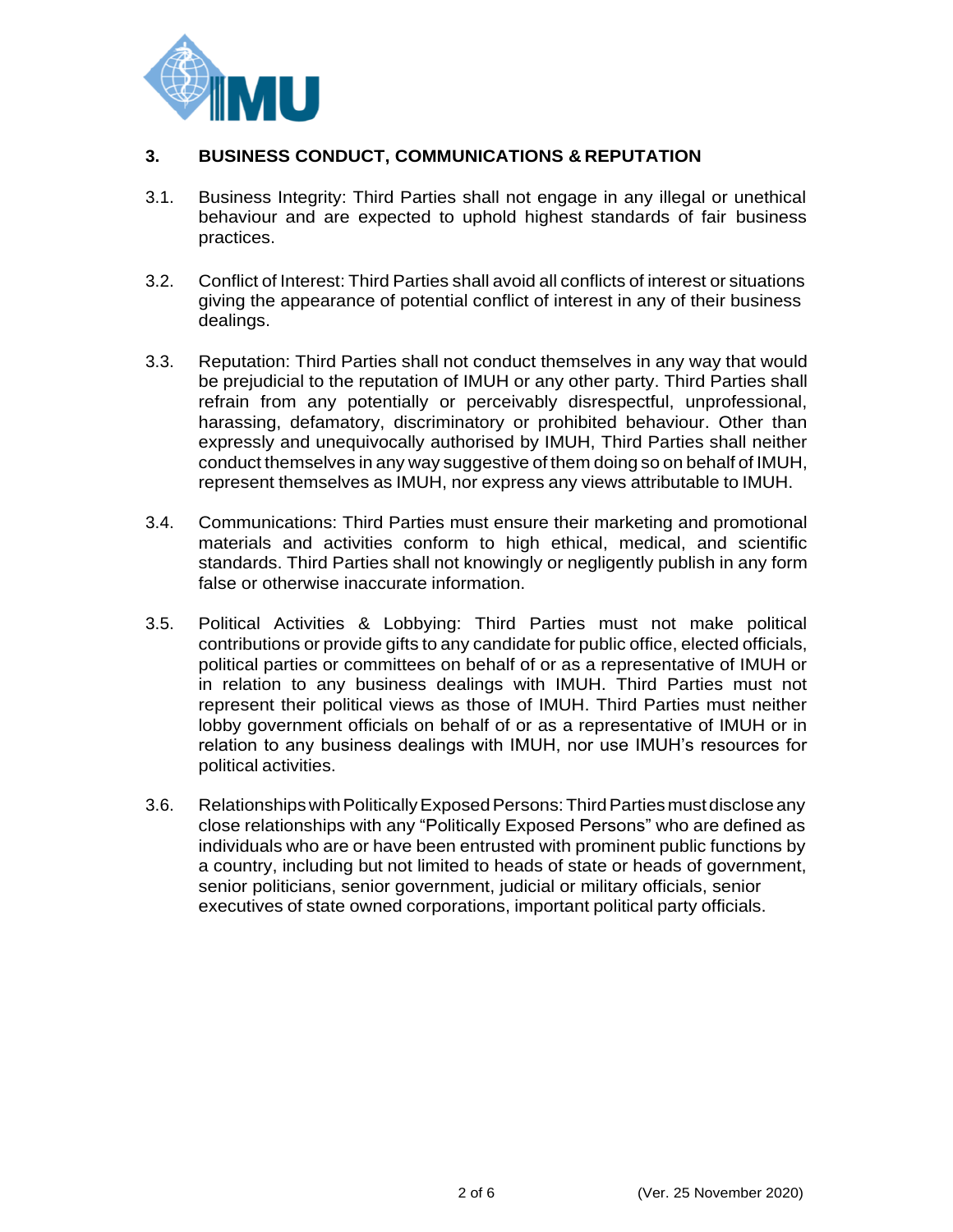

# **4. PROHIBITION OF CORRUPTION & ECONOMIC CRIMES**

- 4.1. Third Parties shall neither engage in, abet nor tolerate any form of corruption.
- 4.2. Third Parties shall neither engage in, abet nor tolerate any practice of illegal or unofficial payment made in return for goods or services that a payer is legally entitled to receive without making such payment.
- 4.3. Third Parties shall neither offer, promise, give, accept nor solicit an undue advantage of any value, in violation of Applicable Laws, as an inducement or reward for a party acting or refraining from acting in relation to the performance of that party's duties.
- 4.4. Third Parties shall neither engage in, abet nor tolerate any money laundering, terrorist financing, insider trading, insider dealing, inappropriate procurement or disclosure of inside information, or other securities market abuse and economic crime activities.In addition tothe foregoing, wheresome or all of the confidential information accessed by Third Parties may constitute material non-public information (which includes any information which is not generally available to the public and can materially affect the price or value of the securities of IMUH when it becomes publicly known), Third Parties shall not spread false information or engage in activities designed to manipulate the market for publicly traded securities, and shall not deal or trade, procure others to deal or trade, or provide information to others whether to deal or trade or not, in securities of IMUH while in possession of such material non-public information.
- 4.5. Third Parties shall take appropriate measures to prevent any occurrence of corruption.

## **5. GIFTS, ENTERTAINMENT & HOSPITALITY**

- 5.1. Third Parties shall not offer, accept or solicit any gifts, entertainment, or hospitality whereby there is reason to believe, or a reasonable and informed third party would likely conclude, that there may be intent to improperly influence decisions or impair objectivity related to its business dealings.
- 5.2. Third Parties shall not accept or provide any gifts or favours to or from active or former government officials or commercial parties for or on behalf of IMUH.

## **6. ECONOMIC SANCTIONS & EXPORT CONTROLS**

6.1. Third Parties shall take appropriate measures to prevent and avoid conducting themselves in any way that could expose IMUH and themselves to potential or perceived violation of Applicable Laws in relation to economic sanctions and export controls.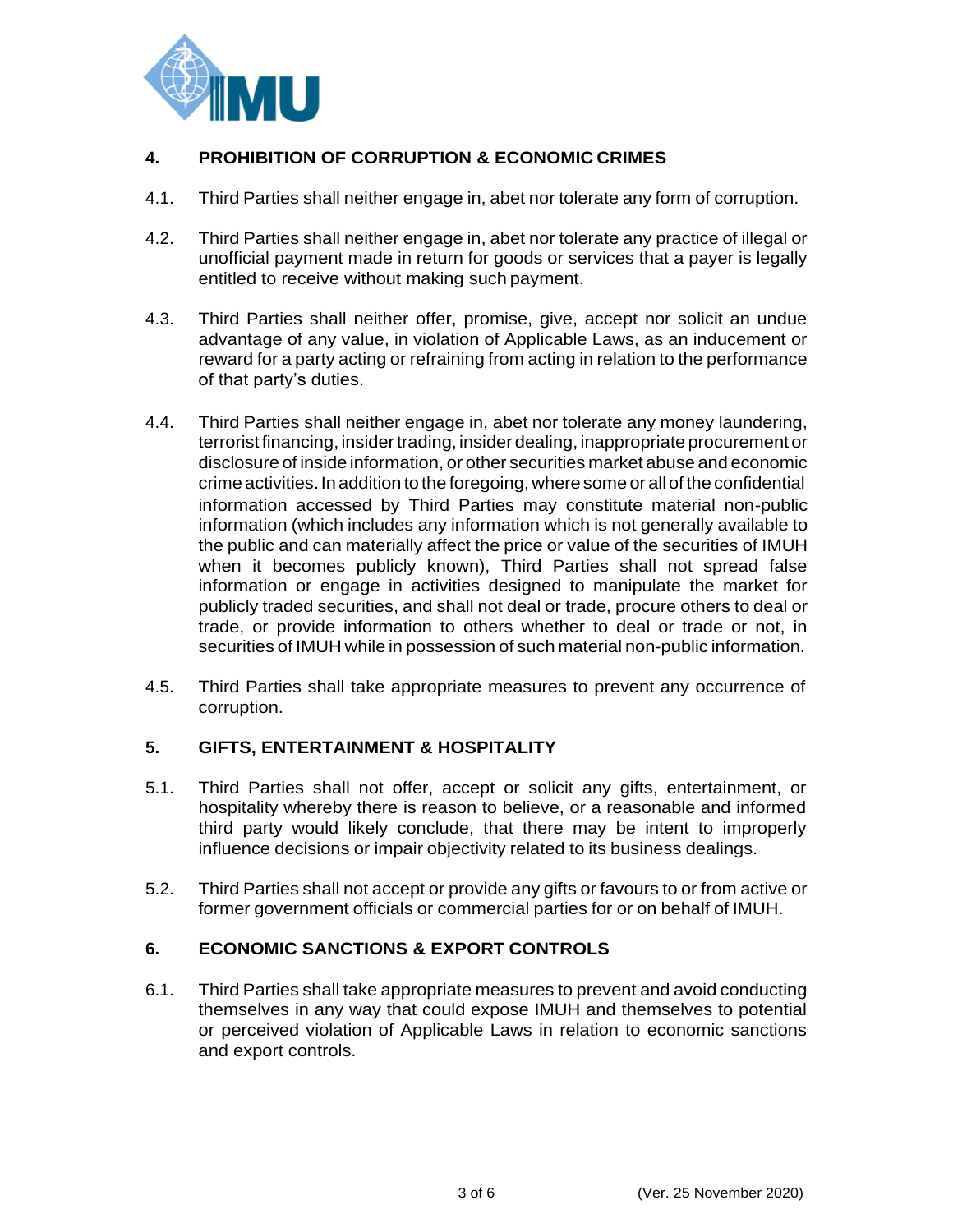

# **7. FAIR COMPETITION**

7.1. Third Parties shall refrain from, whether alone or in collusion with other parties, and object to any commercially unfair or anti-competitive business practices, including any such practices contemplated by competition and antitrust laws, regulations, directives, standards, and their equivalents.

# **8. HEALTH & SAFETY**

- 8.1. Third Parties shall minimise and respond to health and safety incidents and accidents occurring in the workplace and provide adequate personal protective equipment.
- 8.2. Third Parties shall set up reasonable occupational health and safety management systems to ensure employees' and IMUH's students and patients' safety.

# **9. CONFIDENTIALITY, DATA PROTECTION & INTELLECTUAL PROPERTY**

- 9.1. Third Parties shall handle and disclose personal data and confidential information that they obtain in the course of their business dealings with IMUH, only as authorised and directed by IMUH and as required by Applicable Laws. Third Parties shall protect personal data and confidential information against unauthorised and unlawful use, disclosure, access, loss, alteration, damage, and destruction.
- 9.2. Third Parties shall respect the intellectual property rights of IMUH and other parties, and not misappropriate or make unauthorised use of the intellectual property of IMUH or other parties.

## **10. LABOUR STANDARDS & WELFARE**

- 10.1. Working Time: Third Parties shall comply with Applicable Laws and sectorspecific labour regulations concerning working time, including overtime laws.
- 10.2. Wages & Benefits: Third Parties shall provide wages and benefits as prescribed by Applicable Laws, including minimum wage legislation, in accordance with any employee union agreements, and in line with existing practices in the industry and local labour markets.
- 10.3. Non-Discrimination & Fairness: Third Parties shall apply principles of equal opportunity for and fair treatment of employees. Third Parties shall prevent and not tolerate any form of discrimination not related to the individual's merit or the inherent requirements of the position sought.
- 10.4. Safe Workplaces: Third Parties shall prevent and not tolerate any verbal or physical harassment at their workplaces.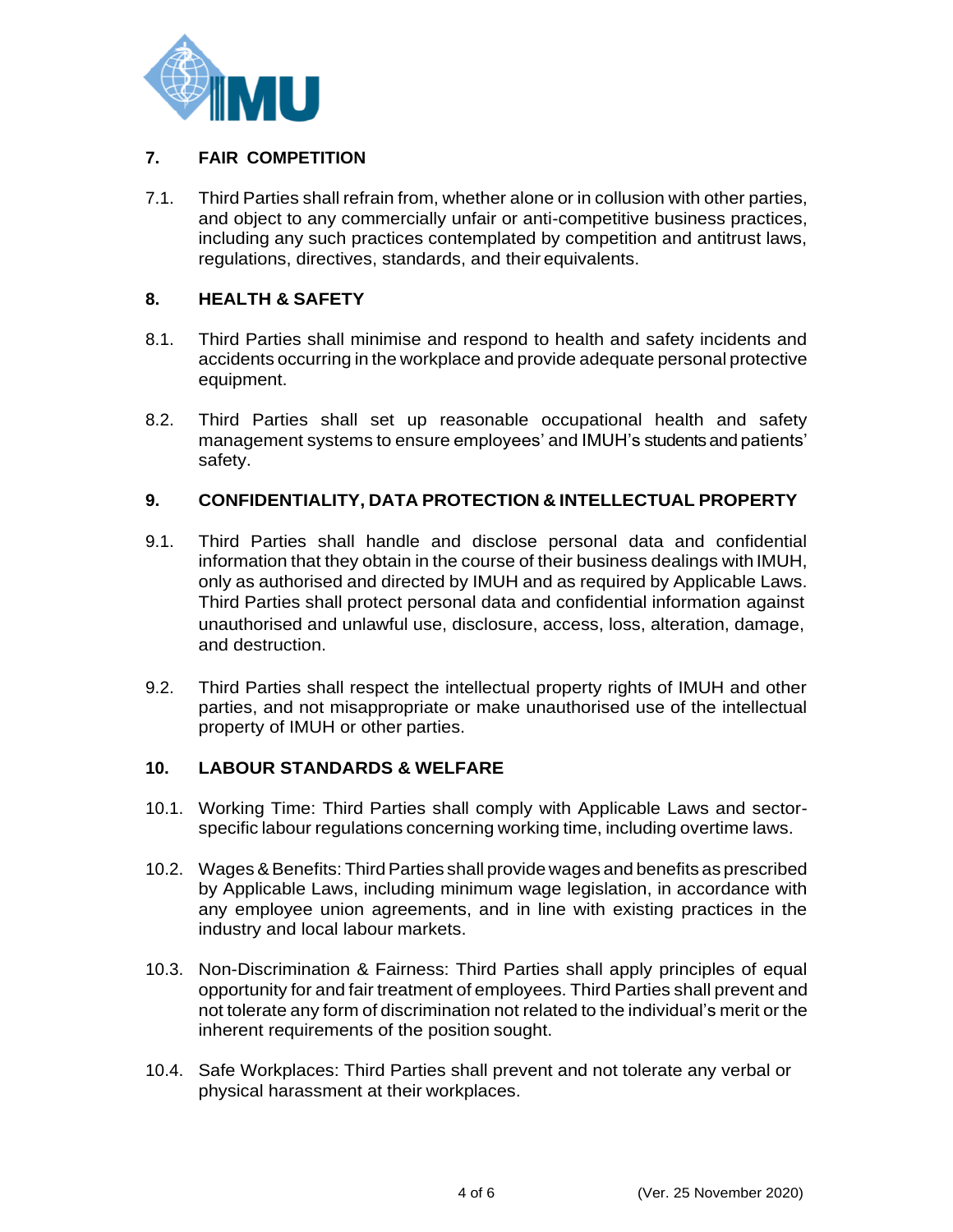

- 10.5. Prohibition of Underaged Labour: Third Parties shall comply with applicable minimum legal working age and working conditions requirements prescribed by Applicable Laws.
- 10.6. Prohibition of Human Trafficking & Modern Slavery: Third Parties shall neither engage in, abet nor tolerate modern slavery, human trafficking, or forced, bonded or involuntary labour.

#### **11. SUSTAINABILITY**

- 11.1. Third Parties shall conduct responsible business practices with good governance and take appropriate measures to minimise, reduce and prevent undesired or adverse environmental, economic, and social impacts in all respects of their business activities, and ensure sustainable business performance.
- 11.2. Third Parties shall maintain appropriate environmental management systems for environmental protection and preservation.

### **12. INFORMATION TECHNOLOGY SECURITY**

12.1. Third Parties shall ensure their information technology security standards meet IMUH's requirements to maintain and protect information, including physical and electronic assets, and prevent and effectively deal with any cyberattack.

#### **13. BUSINESS MANAGEMENT SYSTEMS**

- 13.1. In addition to those stated elsewhere in this Code, Third Parties shall maintain appropriate business management systems including in relation tothefollowing regards stated in this section.
- 13.2. Accountability & Risk Management: Third Parties shall implement mechanisms to identify, determine and manage risks in all areas addressed by this Code and with respect to all Applicable Laws.
- 13.3. Business Continuity: Third Parties must maintain appropriate business continuity plans in relation to any business dealings with IMUH. These plans must ensure prompt recovery and restoration of business conduct to minimise disruption to IMUH's business and safeguard IMUH'sreputation.
- 13.4. Financial Integrity & Accurate Record Keeping: Third Parties must ensure that their accounting and financial records meet the highest standards of accuracy, completeness, and reporting. IMUH reserves the right to audit or inspect Third Parties' records and facilities, as applicable and permitted by law.
- 13.5. Third Party Management: Third Parties shall ensure through appropriate due diligence and notification measures that their employees, persons and entities associated with or affiliated to them, agents, third party representatives, consultants, business partners and any other contractors do not cause Third Parties to be in violation of this Code.